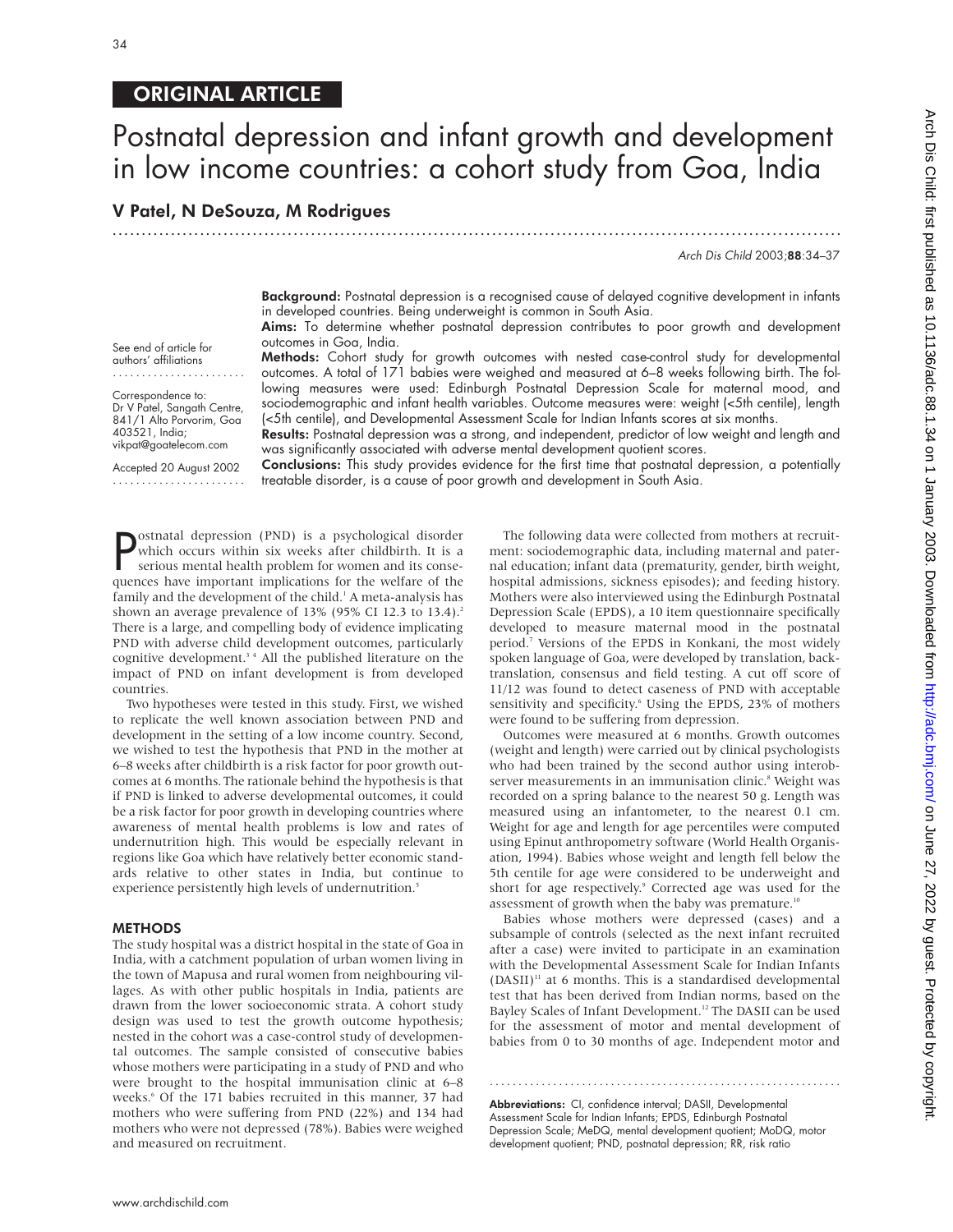|  |  |  |  |  | Table 1 Adjusted analyses for PND and infant growth outcomes |
|--|--|--|--|--|--------------------------------------------------------------|
|--|--|--|--|--|--------------------------------------------------------------|

| Variable                   | $%$ of<br>babies* | <5th centile weight at 6<br>weeks; adjusted OR for<br>PND+ | <5th centile length at 6<br>weeks; adjusted OR for<br>PND+ | <5th centile weight at 6<br>months; adjusted OR for<br>PND+ | <5th centile length at 6<br>months; adjusted OR for<br>PND+ |
|----------------------------|-------------------|------------------------------------------------------------|------------------------------------------------------------|-------------------------------------------------------------|-------------------------------------------------------------|
| Female sex of baby         | 49                | $3.3, 1.2$ to $8.6$<br>0.01                                | 2.3,0.7to7.6<br>0.1                                        | $2.9.1.1$ to 7<br>0.01                                      | $3.6, 1.3$ to $9.8$<br>0.01                                 |
| Birth weight <5th centile‡ | 11                | $3.2, 1.1$ to $9.4$<br>0.03                                | 1.9,0.5to6.8<br>0.2                                        | $2.8, 1.1$ to $7.3$<br>0.02                                 | $3.2, 1.1$ to $8.9$<br>0.02                                 |
| Father completed school    | 44                | $2.5,0.9$ to $7.2$ ,<br>0.07                               | $2,0.5$ to $7.4$<br>0.2                                    | $3.6, 1.4$ to $9.4$<br>0.009                                | 3.8, 1.3 to 10.9<br>0.01                                    |
| Mother completed school    | 25                | 3.2, 1.2 to 8.4<br>0.01                                    | 2.3,0.7to7.3<br>0.1                                        | $2.7, 1.1$ to 6.7<br>0.03                                   | $3.2, 1.1$ to $8.7$<br>0.02                                 |
| Exclusively breast fed     | 77                | $3.2, 1.2$ to $8.4$<br>0.01                                | 2.1.0.7to 7<br>0.2                                         | $2.7.1.1$ to 6.6<br>0.03                                    | $3.2, 1.1$ to $8.7$<br>0.02                                 |
| Baby ill in first 6 weeks  | 27                | $3.2, 1.2$ to $8.3$<br>0.01                                | 2.3,0.7to7.5<br>0.1                                        | $2.9, 1.2$ to $7.1$<br>0.01                                 | $3.6, 1.3$ to $9.7$<br>0.01                                 |
| Prematurity                | 3                 | $3.1, 1.2$ to $8.2$<br>0.01                                | 2.2,0.7to7.1<br>0.1                                        | $2.9, 1.2$ to $7.2$<br>0.01                                 | $3.6, 1.3$ to $9.9$<br>0.01                                 |

\*This column provides proportions for the whole cohort of babies.

†Results expressed as odds ratios with 95% CI and two tailed significance test values. ‡For full term babies only.

mental developmental quotients are generated based on the performance of the baby during testing. The DASII was administered blind to the mental health status of the mother.

Univariate analyses were conducted to examine the association between growth outcomes and PND. Odds ratios and 95% confidence intervals were then computed for this association after adjustment for seven variables recognised to be associated with poor growth outcomes: prematurity; gender of the baby; paternal and maternal education (school completer or not); birth weight (below or above 5th centile); breast feeding practice (exclusive or not); and infant ill health (history of hospital admission or an episode of fever, diarrhoea, or vomiting in the first 6–8 weeks) (table 1). Multiple logistic regression was carried out using Stata version 6 (Stata Corporation, USA). In the nested case-control study of developmental outcomes, the motor (MoDQ) and mental (MeDQ) developmental quotients were calculated for each baby and analysed as categorical and continuous variables (table 2). For categorical outcomes, a developmental quotient below 85 was indicative of developmental delay in an individual baby following norms used in other Indian studies.<sup>13</sup> All significance tests are two tailed.

## RESULTS

#### Sample

The sample consisted of 171 babies. The average age of recruitment was 7.4 weeks. Just over half were boys (51%). Most babies were born at term (97%) and by normal vaginal delivery (83%); 71 (41%) were first children. The average maternal age was 26 years (range 18–37). Average birth weight was 2.9 kg (SD 0.44). All babies were weighed at recruitment; 30 (18%) were underweight. A total of 163 babies were measured; 14 (9%) were short for age. A total of 142

babies were weighed and measured at 6 months; 25 (17%) were underweight and 19 (13%) were short for age.

#### Growth outcomes

A higher proportion of babies in the PND group of mothers were underweight at birth, though this difference was not statistically significant (13%  $v$  9%,  $p = 0.4$ ). At 6 weeks, a higher proportion of babies in the PND mother group were underweight (24%  $\nu$  9%,  $p = 0.01$ ) and short for age (15%  $\nu$ ) 7%,  $p = 0.1$ ). On univariate analysis, PND was strongly associated with being underweight at 6 months (30% *v* 12%, risk ratio (RR) 2.3, 95% confidence intervals (CI) 1.1 to 4.7, p = 0.01) and with being short for age (25% *v* 8%; RR 2.9, 95% CI 1.3 to 6.8,  $p = 0.008$ ). Table 2 shows that these associations remained statistically significant after adjustment for other variables which influence infant growth.

#### Developmental outcomes

Eighty nine babies were examined using the DASII; 43 babies were from the group whose mothers were depressed (case group) and 46 babies were from the non-depressed group (control group). There were no statistically significant differences between the two groups on these key variables: gender of the baby; maternal employment status; maternal age and gravidity. However, babies in the case group were more likely to be underweight at birth ( $p = 0.03$ ). Babies in the case group had significantly worse mental development scores, even after adjustment for birth weight and maternal education (tables 2 and 3).

#### **DISCUSSION**

This study shows that PND was associated with significantly poorer growth outcomes at 6 months, even after adjustment for other determinants of poor growth such as low birth

Table 2 Developmental quotients (DQ) of babies whose mothers were depressed at 6 weeks postnatally compared to a group whose mothers were not depressed: DQ as categorical measure

| Outcome                    | Proportion in index<br>versus control | $OR*$                       | OR for PND adjusted<br>for birth weight | OR for PND adjusted<br>for birth weight and<br>maternal education |
|----------------------------|---------------------------------------|-----------------------------|-----------------------------------------|-------------------------------------------------------------------|
| Mental DQ $< 85$ 44% v 20% |                                       | $3.2, 1.3$ to $8.4$<br>0.01 | 2.7, 1 to 7.3<br>0.04                   | 3.3, 1.2 to 8.8<br>0.02                                           |
| Motor $DQ < 85$            | $49\% \times 43\%$                    | 1.2, 0.5 to 2.8<br>0.6      | $1.3, 0.5$ to 3<br>0.5                  | 1.0.4 to 2.4<br>09                                                |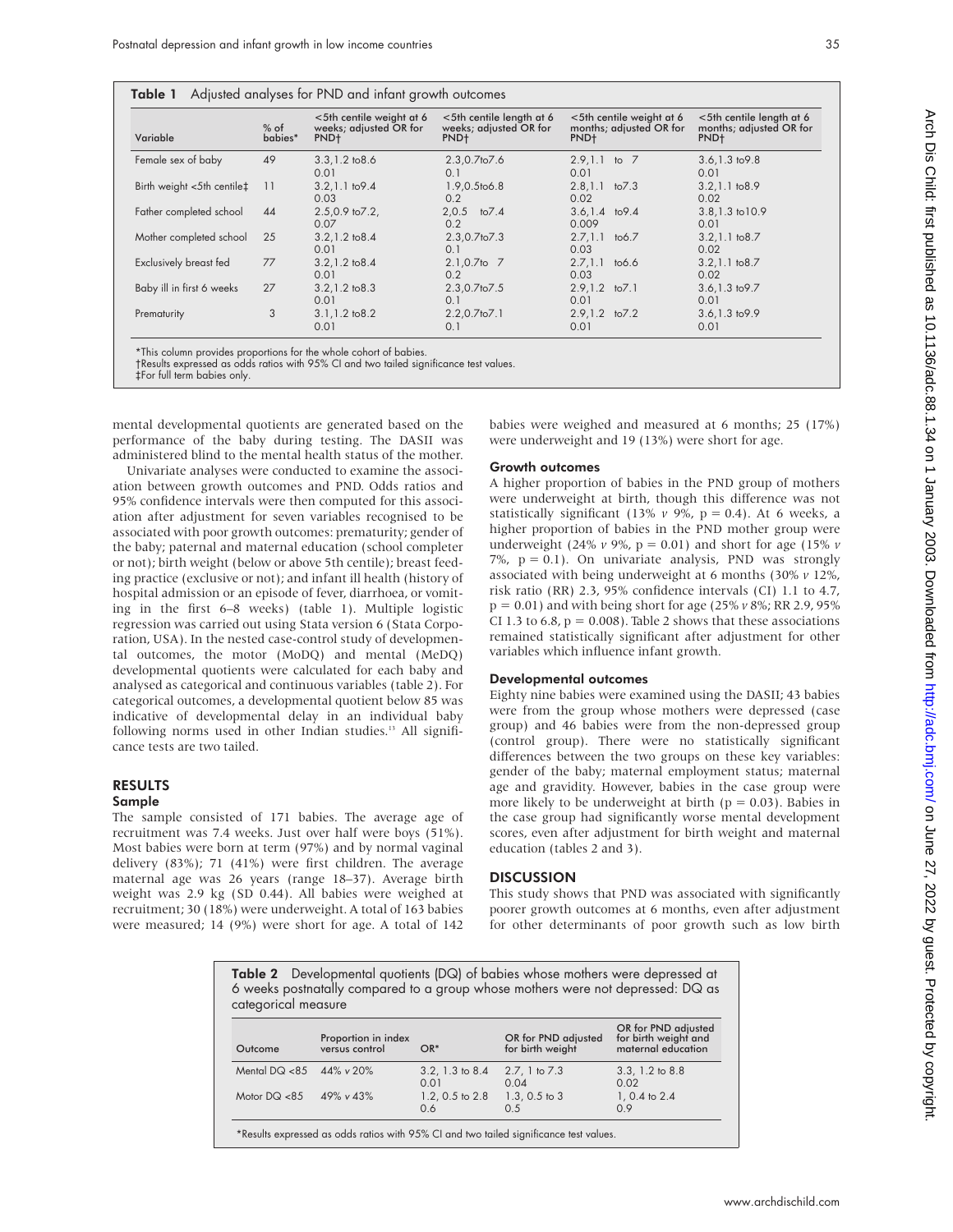Table 3 Developmental quotients (DQ) of babies whose mothers were depressed at 6 weeks postnatally compared to a group whose mothers were not depressed: DQ as continuous measure

| Outcome   | Mean (95%CI) for    | Mean (95%CI) for    | Two tailed |
|-----------|---------------------|---------------------|------------|
|           | index group         | control group       | p value    |
| Mental DQ | 86.4 (84.1 to 88.8) | 90.3 (87.7 to 92.9) | 0.02       |
| Motor DQ  | 84.6 (81.7 to 87.6) | 88.4 (85.3 to 91.5) | 0.07       |
|           |                     |                     |            |

weight and low parental education. Delayed mental development was also associated with PND. Thus, both the study hypotheses were found to be correct. To the best of our knowledge, this is the first study showing a linkage between PND and adverse infant growth outcomes in a low income country. The sample was drawn from a catchment area population of women attending a district maternity service. The casecontrol study of developmental outcomes was nested in a cohort, reducing the risk of bias imposed by retrospective recall in cross sectional designs. Infant developmental assessments were undertaken using a test standardised for Indian infants, by experienced examiners who were blind to maternal mental health status. The limitation of the study is that the population sampled was not representative of all mothers in the study area; in particular, it excludes mothers whose pregnancies were complicated and would have been referred to a tertiary medical centre. Mothers choosing private health care were also not included. Another limitation was that maternal IQ, which has a direct bearing on developmental outcomes, was not studied. However, maternal educational achievement was determined and controlled for in the analyses. Despite these limitations and the relatively small sample size, the null hypothesis in relation to growth and development outcomes was rejected. However, it is possible that there could be an independent, unmeasured, variable which may cofound the association we have reported

There is a growing body of evidence which explains how PND may impair infant growth. It is well recognised that depression is a profoundly disabling disorder, which is often unrecognised and untreated in low income countries.<sup>14</sup> Typically, features of depression include fatigue and tiredness, sleep difficulties, loss of appetite and weight, poor concentration, and a loss of interest in daily activities. Such features may seriously impair the mothering role; for example, by raising the probability that the mother may stop nursing the infant. Breast feeding problems were significantly more commonly reported by depressed mothers in a cohort study of mothers; top feeding before the 6–8 week review was more common in this group.<sup>6</sup> Early cessation of exclusive breast feeding has been identified as a key factor in infant undernutrition,<sup>15</sup> and may play the mediating role in explaining why infants of depressed mothers have poorer growth outcomes. Depressed mothers are also emotionally unavailable to their babies, and this can lead to psychosocial deprivation and non-organic failure to thrive.

While several studies from developed countries have shown the relation between PND and adverse infant mental development, there is only one other published study from a developing country.16 A variety of factors have been suggested as mediating mechanisms between PND and adverse infant development.<sup>17</sup> These can be grouped in three causal pathways: first, poorer development may be the result of direct exposure to mother's depressive symptoms; second, development may be adversely affected by parenting difficulties, such as mother's interactive style, associated with maternal depression; and third, risk factors for PND, such as poverty may also be independent risk factors for adverse infant development. It

#### Key messages

- Postnatal depression may be a cause of poor growth outcomes in infants at 6 months in South Asia; this study has reported a strong association after adjustment for a number of possible confounders, but cannot rule out the role of an unmeasured variable
- Postnatal depression is associated with significantly poorer achievements of mental development in infants at 6 months
- This study provides evidence for a new, potentially treatable, cause for poor infant growth outcomes from a region which has the highest poor growth outcomes rates in the world
- Assessment and management of postnatal depression must be an integral part of antenatal and infant clinics in South Asia

is not possible to study the relative role of the first two causal mechanisms in the present study. The third causal pathway was investigated by including, with PND, hunger, maternal literacy, and measures of marital discord (for example, violence) in logistic regression analyses. PND remained independently associated with poorer mental development in these analyses, suggesting a direct relation through either of the first two causal pathways.

The implications of the findings of this study are that PND, a potentially treatable illness, may be a cause for poor growth outcomes and poor infant development in South Asia. Keeping in mind the limitations of this study, there is a need to replicate the study in different populations. There is a growing body of evidence that brief counselling interventions can help prevent and treat PND.<sup>18 19</sup> Transferring evidence of the efficacy of such interventions in the considerably different environment and cultures of low income countries may not be possible because of a number of factors.<sup>20</sup> Thus, there is a need to conduct controlled trials of interventions delivered to parents to evaluate their efficacy in preventing PND and associated adverse infant outcomes. Such a trial is currently in progress in Goa.

This study shows a clear linkage between depression, a mental disorder of global public health significance, $14$  with poor infant growth, a major public health priority in many developing countries. It provides a rationale for integrating mental health, largely ignored by public health policy in developing countries, within the scope of maternal and child health services. Providing training on the recognition and management of PND may now serve the twin purposes of alleviating distress in mothers and reducing the rates of poor growth.

## ACKNOWLEDGEMENTS

We are grateful to the Directorate of Health Services (Government of Goa) for permission to conduct the study in the Asilo Hospital, the gynaecologists and nurses of Asilo Hospital, and the mothers who participated in the study. We acknowledge the contribution of Wilma D'Silva, who carried out infant development assessments.The study was funded by a MacArthur Foundation Fellowship for Population Innovations.

## .....................

## Authors' affiliations

V Patel, London School of Hygiene and Tropical Medicine, London, UK N DeSouza, M Rodrigues, Sangath Centre for Child Development & Family Guidance, Goa 403521, India

#### REFERENCES

- 1 Cooper PJ, Murray L. Postnatal depression. BMJ 1998;316:1884-6. 2 O'Hara M, Swain A. Rates and risk of postpartum depression-a
- meta-analysis. Int Rev Psychiatry 1996;8:37–54. 3 Murray L, Cooper P. The impact of postpartum depression on child development. Int Rev Psychiatry 1996;8:55–63.